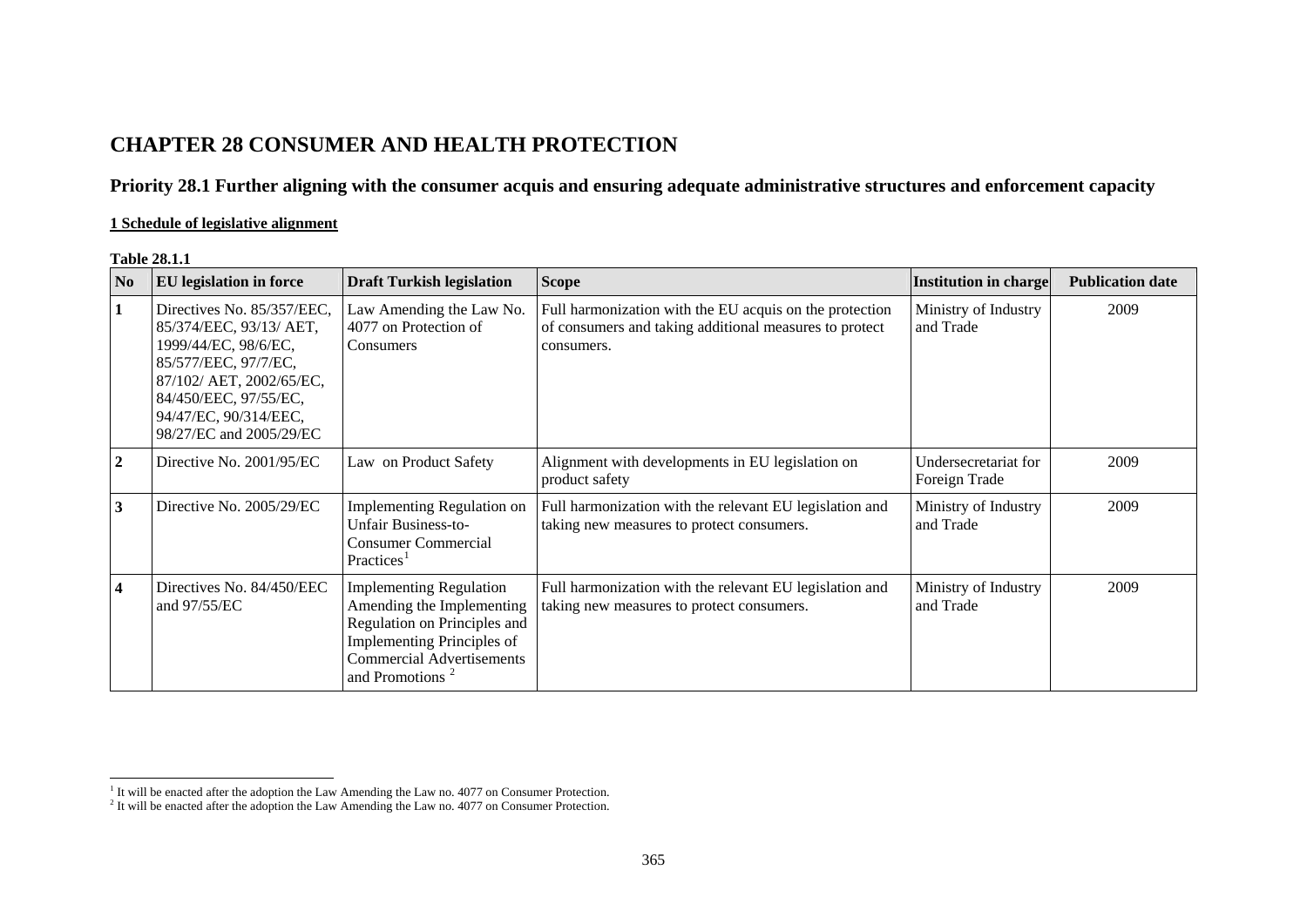### **Table 28.1.1 (Continued)**

| $\mathbf{N}\mathbf{0}$ | <b>EU</b> legislation in force            | <b>Draft Turkish legislation</b>                                                                                                                                                     | <b>Scope</b>                                                                                         | <b>Institution in charge</b>      | <b>Publication date</b> |
|------------------------|-------------------------------------------|--------------------------------------------------------------------------------------------------------------------------------------------------------------------------------------|------------------------------------------------------------------------------------------------------|-----------------------------------|-------------------------|
| 5                      | Directives No. 84/450/EEC<br>and 97/55/EC | <b>Implementing Regulation</b><br>Amending the Implementing<br>Regulation on Board of<br>Advertisement <sup>3</sup>                                                                  | Full harmonization with the relevant EU legislation and<br>taking new measures to protect consumers. | Ministry of Industry<br>and Trade | 2009                    |
| 6                      | Directive No. 90/314/EEC                  | <b>Implementing Regulation</b><br>Amending the Implementing<br>Regulation on the Rules and<br>Procedures on Package Tour<br>Contracts <sup>4</sup>                                   | Full harmonization with the relevant EU legislation and<br>taking new measures to protect consumers. | Ministry of Industry<br>and Trade | 2009                    |
| 7                      | Directive No. 94/47/EC                    | Implementing Regulation on<br>Application Principles and<br><b>Methods of Contracts</b><br>Relating to the Right to Use<br>Immovable Properties on a<br>Timeshare Basis <sup>5</sup> | Full harmonization with the relevant EU legislation and<br>taking new measures to protect consumers. | Ministry of Industry<br>and Trade | 2009                    |
| 8                      | Directive No. 98/6/EC                     | <b>Implementing Regulation</b><br>Amending the Implementing<br>Regulation on Labels, Tariffs<br>and Price Lists <sup>6</sup>                                                         | Full harmonization with the relevant EU legislation and<br>taking new measures to protect consumers. | Ministry of Industry<br>and Trade | 2009                    |
| $\boldsymbol{9}$       | Directive No. 93/13/EEC                   | <b>Implementing Regulation</b><br>Amending the Implementing<br><b>Regulation on Unfair Terms</b><br>in Consumer Contracts <sup>7</sup>                                               | Full harmonization with the relevant EU legislation and<br>taking new measures to protect consumers. | Ministry of Industry<br>and Trade | 2009                    |
| 10                     | Directive No.87/102/EEC                   | Implementing Regulation on<br>the Rules and Procedures for<br>Consumer Credit <sup>8</sup>                                                                                           | Full harmonization with the relevant EU legislation and<br>taking new measures to protect consumers. | Ministry of Industry<br>and Trade | 2009                    |

<span id="page-1-0"></span> $3$  It will be enacted after the adoption the Law Amending the Law no. 4077 on Consumer Protection.

<span id="page-1-1"></span><sup>&</sup>lt;sup>4</sup> It will be enacted after the adoption the Law Amending the Law no. 4077 on Consumer Protection.

<span id="page-1-2"></span> $<sup>5</sup>$  It will be enacted after the adoption the Law Amending the Law no. 4077 on Consumer Protection.</sup>

<span id="page-1-3"></span> $6$  It will be enacted after the adoption the Law Amending the Law no. 4077 on Consumer Protection.

<span id="page-1-4"></span> $<sup>7</sup>$  It will be enacted after the adoption the Law Amending the Law no. 4077 on Consumer Protection.</sup>

<span id="page-1-5"></span><sup>&</sup>lt;sup>8</sup> It will be enacted after the adoption the Law Amending the Law no. 4077 on Consumer Protection.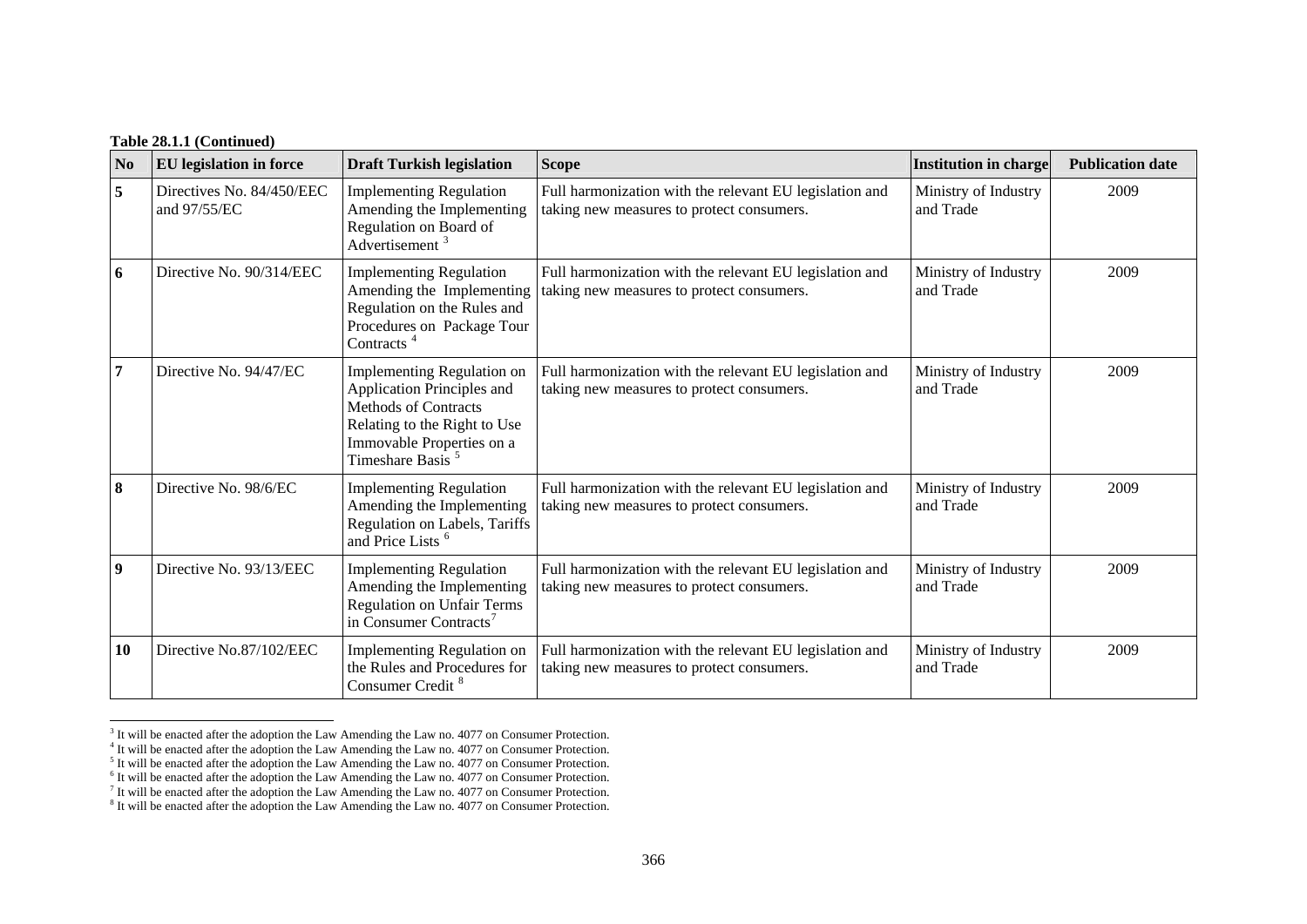#### **Table 28.1.1 (Continued)**

| N <sub>0</sub> | <b>EU</b> legislation in force              | <b>Draft Turkish legislation</b>                                                                                                               | <b>Scope</b>                                                                                                                                               | <b>Institution in charge</b>             | <b>Publication date</b> |
|----------------|---------------------------------------------|------------------------------------------------------------------------------------------------------------------------------------------------|------------------------------------------------------------------------------------------------------------------------------------------------------------|------------------------------------------|-------------------------|
| 11             | Directives No. 2002/65/EC<br>and $97/7$ /EC | <b>Implementing Regulation</b><br>Amending the Implementing<br>Regulation on the Rules and<br>Procedures for Distant<br>Contracts <sup>9</sup> | Full harmonization with the relevant EU legislation and<br>taking new measures to protect consumers; enabling<br>financial services via distant contracts. | Ministry of Industry<br>and Trade        | 2009                    |
| 12             | Directive No.85/577/EC                      | <b>Implementing Regulation</b><br>Amending the Application<br>Principles and Methods<br><b>Regarding Doorstep - Sales</b>                      | Full harmonization with the relevant EU legislation                                                                                                        | Ministry of Industry<br>and Trade        | 2009                    |
| 13             | Directives No. 90/314/EEC<br>and 84/450/EEC | <b>Implementing Regulation on</b><br>Sea Tourism                                                                                               | Identification of the implementing principles in<br>accordance with the amendment made to Law No. 2634<br>on Promotion of Tourism.                         | Ministry of Culture<br>and Tourism       | 2009                    |
| 14             | Regulation No. 261/2004                     | Instruction on Rights of<br>Passengers <sup>11</sup>                                                                                           | Transferring the existing practices to the legislation in<br>order to redress the passenger grievances                                                     | Directorate General<br>of Civil Aviation | 2009                    |
| 15             | Directive No. 2001/95/EC                    | Secondary Legislation<br>Regarding the<br><b>Implementation of Product</b><br>Safety Law <sup>12</sup>                                         |                                                                                                                                                            | Undersecretariat for<br>Foreign Trade    | 2009                    |

 $9$  It will be enacted after the adoption the Law Amending the Law no. 4077 on Consumer Protection.

 $10$  It will be enacted after the adoption the Law Amending the Law no. 4077 on Consumer Protection.

<span id="page-2-0"></span><sup>&</sup>lt;sup>11</sup> It is also mentioned under "Priority 14.3 In the field of aviation, working towards a technical solution to ensure the necessary communication in order to guarantee the appropriate level of air safety in the South Eastern Mediterranean region. Engagement in a process towards the recognition of "Community designation" and providing a clear strategy for the progressive alignment to the acquis on the Single European Sky.

Alignment with, and implement, the relevant provisions and specificities of the European Civil Aviation Conference's policy statement in the field of civil aviation security"<br><sup>12</sup> It will be enacted after the adoption of P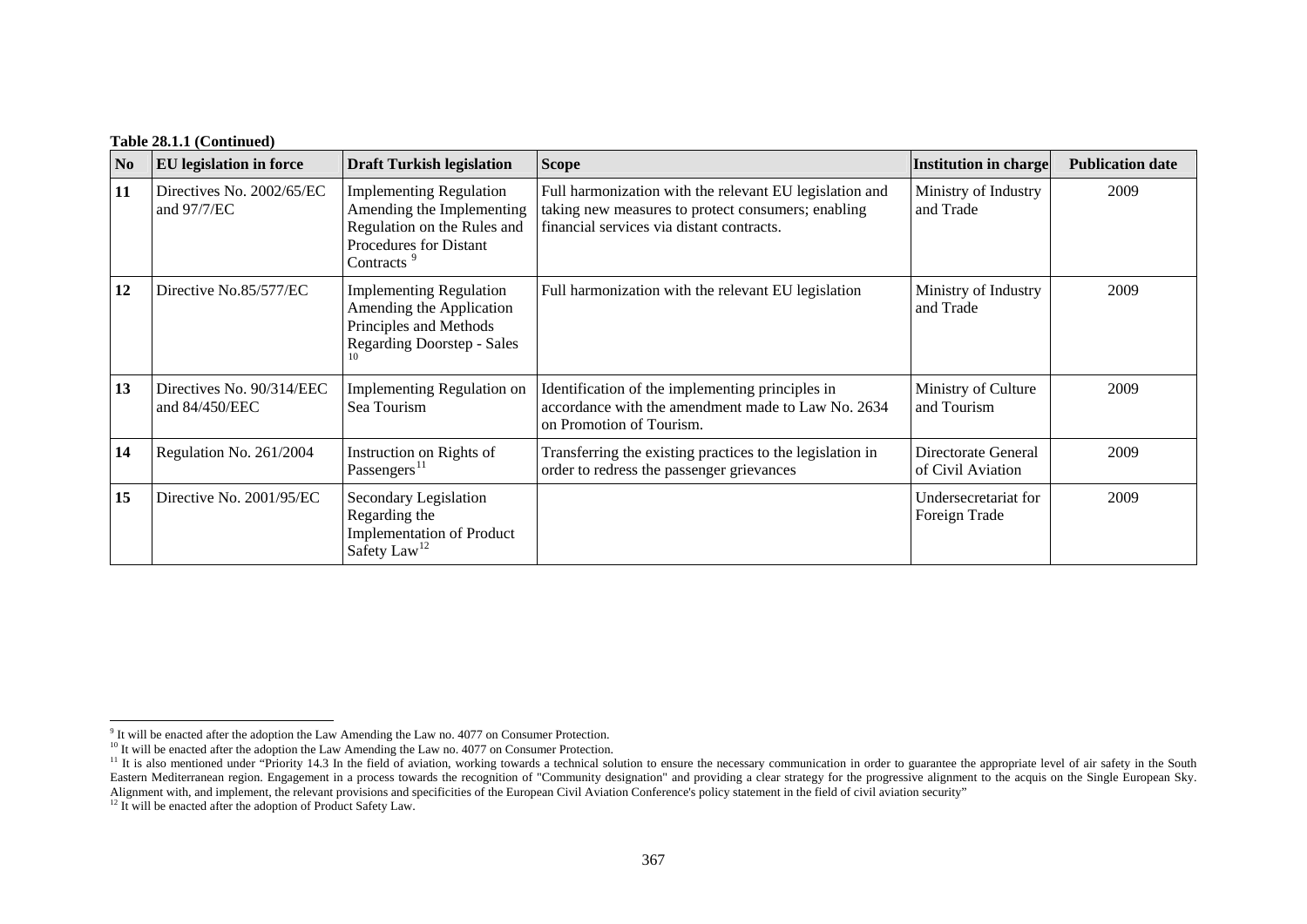## **2 Schedule of institutional capacity building requirements necessary for legislative approximation and implementation**

#### **Table 28.1.2**

| $\overline{\mathbf{N}}$          | <b>Requirements</b>                                                                                                       | Year |  |  |
|----------------------------------|---------------------------------------------------------------------------------------------------------------------------|------|--|--|
| (Ministry of Industry and Trade) |                                                                                                                           |      |  |  |
|                                  | Establishing Unfair Commercial Practices Board after the adoption of Law Amending the Law no. 4077 on Consumer Protection | 2009 |  |  |
| 2                                | Recruiting 17 new assistant experts                                                                                       | 2009 |  |  |
|                                  | Training of arbitration committees                                                                                        | 2009 |  |  |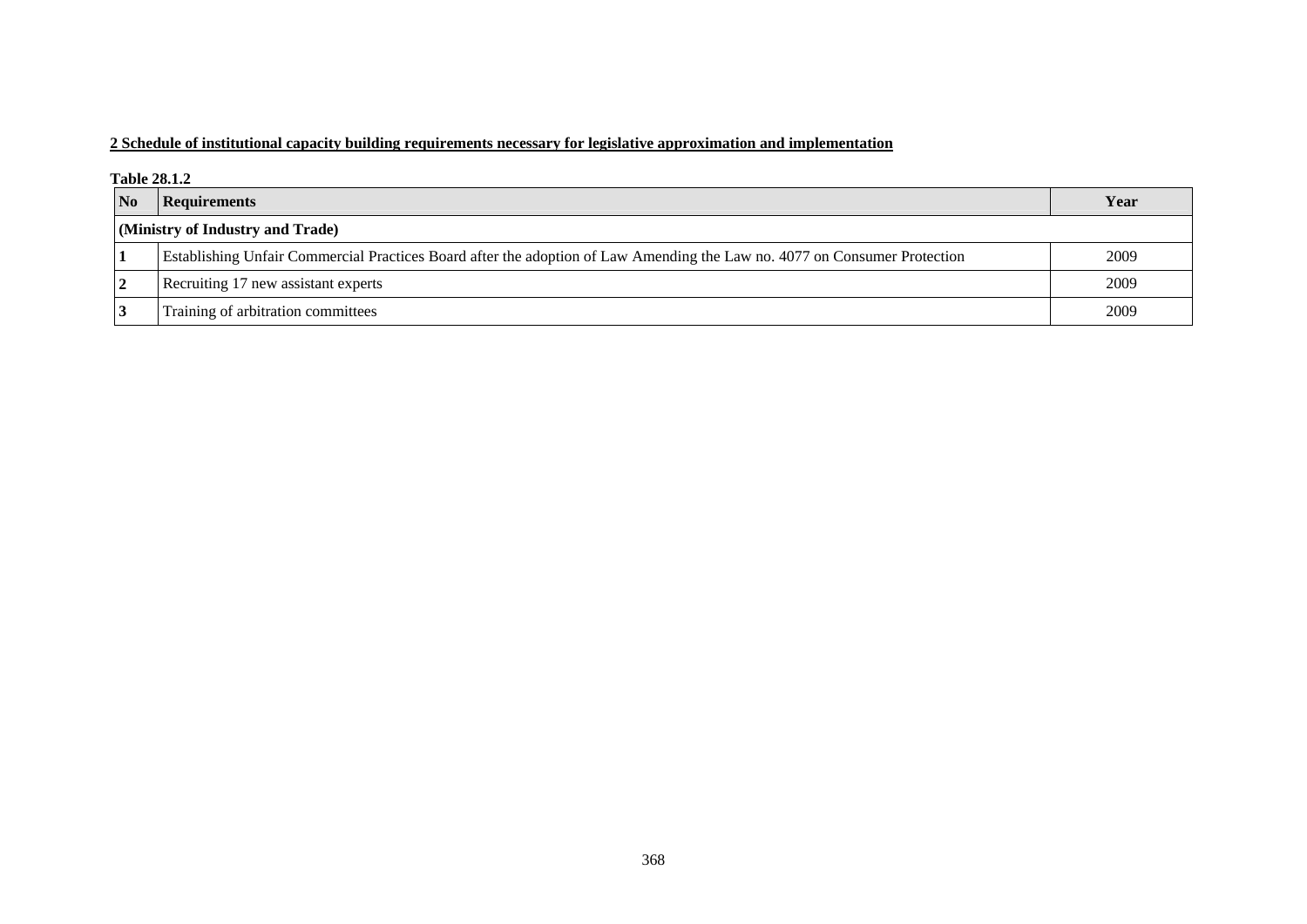## **3 Financial requirements and resources**

| <b>Table 28.1.3</b>                                                                                              | (Euro) |                        |                   |              |              |  |  |
|------------------------------------------------------------------------------------------------------------------|--------|------------------------|-------------------|--------------|--------------|--|--|
| <b>Requirements (Ministry of Industry and Trade)</b>                                                             | Year   | <b>National Budget</b> | <b>EU</b> sources | <b>Other</b> | <b>Total</b> |  |  |
| <b>I-Investment</b>                                                                                              |        |                        |                   |              |              |  |  |
| II- Legislative approximation and implementation                                                                 |        |                        |                   |              |              |  |  |
| - Personnel                                                                                                      |        |                        |                   |              |              |  |  |
| Recruiting 17 new assistant experts                                                                              | 2009   | 200,000                |                   |              | 200,000      |  |  |
| - Training                                                                                                       |        |                        |                   |              |              |  |  |
| Providing training to arbitration committees                                                                     | 2009   | 135,000                |                   |              | 135,000      |  |  |
| Training of personnel                                                                                            | 2009   | 10,000                 |                   |              | 10,000       |  |  |
| - Consultancy                                                                                                    |        |                        |                   |              |              |  |  |
| - Translation                                                                                                    |        |                        |                   |              |              |  |  |
| - Other                                                                                                          |        |                        |                   |              |              |  |  |
| Establishment of 43 new Arbitration Committees <sup>13</sup>                                                     | 2009   | 105,000                |                   |              | 105,000      |  |  |
| Establishment of the Unfair Commercial Practices<br>Board                                                        | 2009   | 25,000                 |                   |              | 25,000       |  |  |
| Establishment of the Specialised Commissions for<br>monitoring advertisements and unfair commercial<br>practices | 2009   | 300,000                |                   |              | 300,000      |  |  |
| Total                                                                                                            |        | 775,000                |                   |              | 775,000      |  |  |

<u> 1980 - Johann Barnett, fransk konge</u>

<span id="page-4-0"></span><sup>&</sup>lt;sup>13</sup> Due to the establishment of 43 new districts, new arbitration committees will be formed.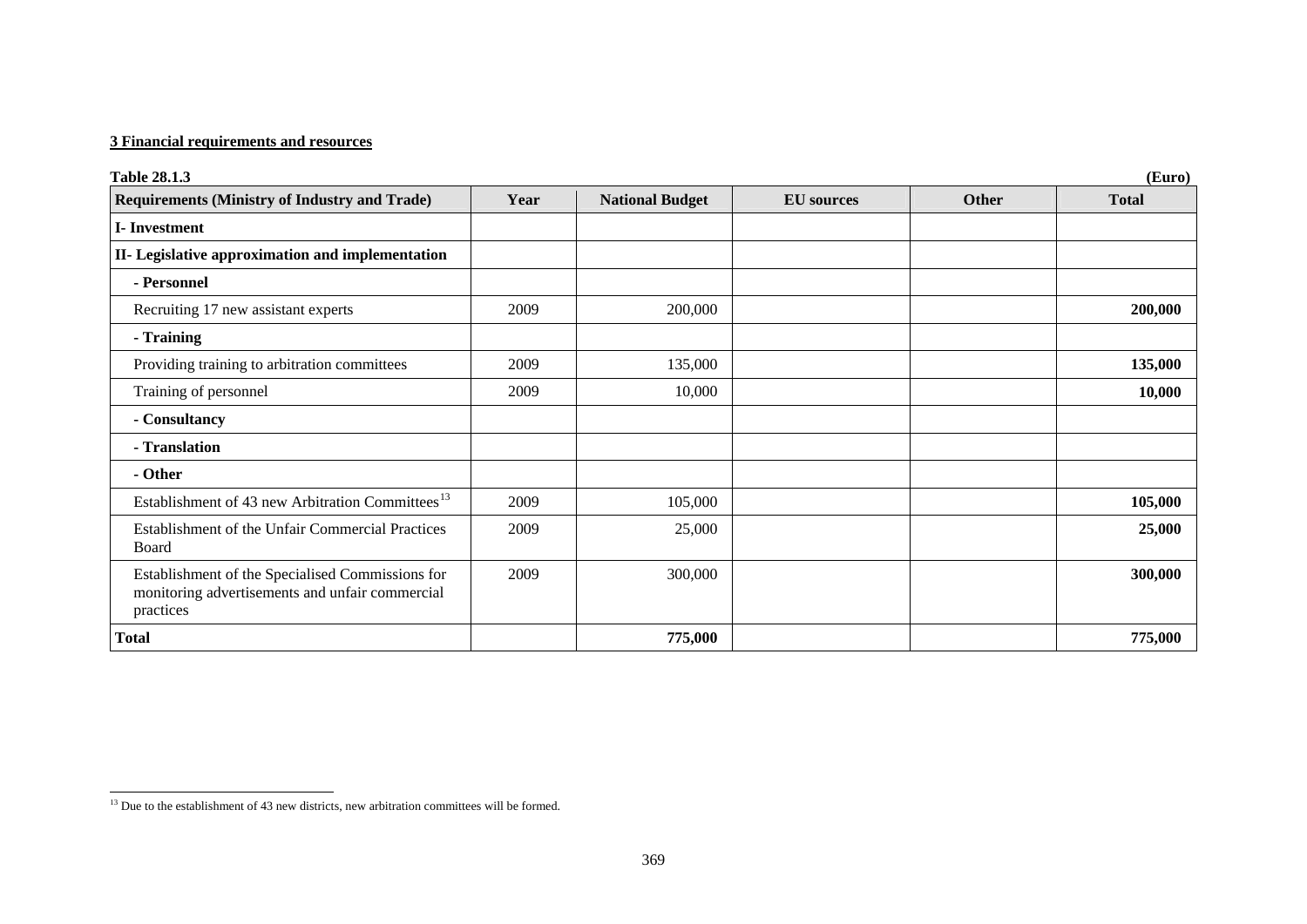# **Priority 28.2 Further align with the health acquis and ensuring adequate administrative structures and enforcement capacity**

## **1 Schedule of legislative alignment**

#### **Table 28.2.1**

| N <sub>0</sub> | <b>EU</b> legislation in force         | <b>Draft Turkish legislation</b>                                                                                                                                                                                                       | <b>Scope</b>                                                                                                                                                                                                                | Institution in charge                                                                                                         | <b>Publication date</b> |
|----------------|----------------------------------------|----------------------------------------------------------------------------------------------------------------------------------------------------------------------------------------------------------------------------------------|-----------------------------------------------------------------------------------------------------------------------------------------------------------------------------------------------------------------------------|-------------------------------------------------------------------------------------------------------------------------------|-------------------------|
|                | Commission Decision No.<br>2003/641/EC | <b>Implementing Regulation</b><br>Amending the Regulation on<br>Principles and Procedures<br>concerning Production Type,<br>Labelling and Controlling of<br><b>Tobacco Products for</b><br>Protection Against Their<br>Harmful Effects | Protecting individuals from the detrimental health, social,<br>environmental and economic damages and lethal results of<br>tobacco and tobacco products; preventing the use of these<br>products by children and the young. | Ministry of Health<br>Tobacco, Tobacco<br>Products and<br>Alcoholic Beverages<br><b>Market Regulation</b><br>Authority        | 2009                    |
| $\mathbf{2}$   | Directive No. 2003/33/EC               | <b>Implementing Regulation</b><br>Amending the Regulation on<br>the Wholesale and Retail<br>Sale of Tobacco Products,<br>Alcohol and Alcoholic<br>Beverages and Sales<br>Certificates                                                  | Making necessary arrangements and taking necessary<br>measures to protect individuals from all sorts of<br>advertisement and promotion campaigns encouraging<br>consumption of tobacco and tobacco products.                | Ministry of Health<br>Tobacco, Tobacco<br>Products and<br><b>Alcoholic Beverages</b><br><b>Market Regulation</b><br>Authority | 2009                    |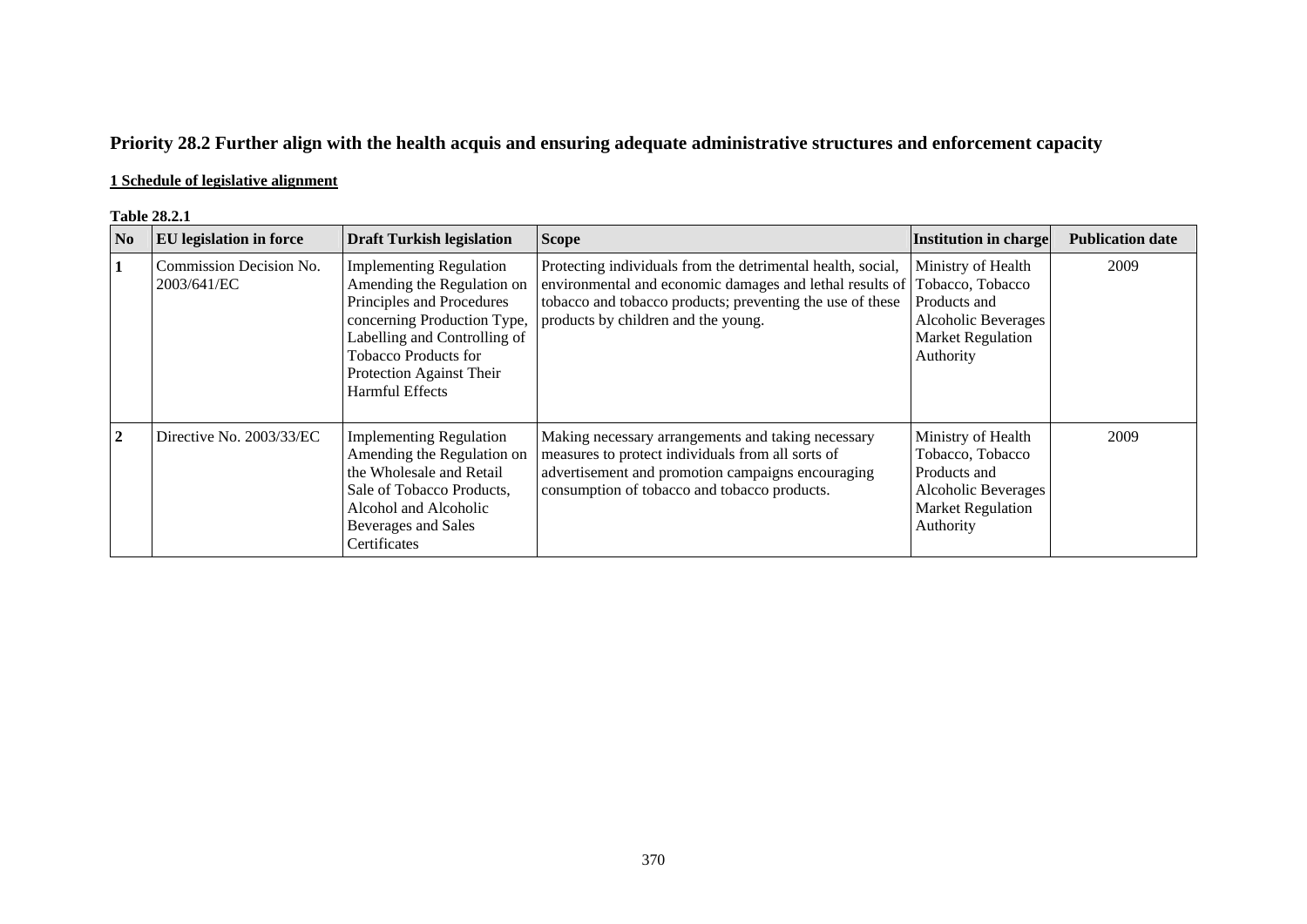| N <sub>0</sub>          | <b>EU</b> legislation in force                                          | <b>Draft Turkish legislation</b>                                                                                         | <b>Scope</b>                                                                                                                                                                                                                                                                                                                                                                                      | <b>Institution in charge</b> | <b>Publication date</b> |
|-------------------------|-------------------------------------------------------------------------|--------------------------------------------------------------------------------------------------------------------------|---------------------------------------------------------------------------------------------------------------------------------------------------------------------------------------------------------------------------------------------------------------------------------------------------------------------------------------------------------------------------------------------------|------------------------------|-------------------------|
| $\mathbf{3}$            | Directives No. 2004/23/EC,<br>2006/17/EC and<br>2006/86/EC              | Law on the Organ, Tissue,<br>and Cell Transplantation<br><b>Services</b>                                                 | Regulating the procedures and principles of supply,<br>donation, procurement, testing, processing, preservation,<br>storage, transportation, distribution, implantation, and<br>transplantation of organs, tissues, cells, stem cells and cell<br>components for treatment, diagnostic or scientific<br>purposes, and of other procedures relating to these<br>activities.                        | Ministry of Health           | 2009-2010               |
| $\overline{\mathbf{4}}$ | Directives No. 2004/23/EC,<br>2006/17/EC and 2006/86/EC                 | <b>Implementing Regulation on</b><br>Tissue and Cell                                                                     | Setting standards of quality and safety for the donation,<br>procurement, testing, processing, preservation, storage and<br>distribution of human tissues and cells and tracebility<br>requirements, notification of serious adverse reactions and<br>events and coding of human tissues and cells.                                                                                               | Ministry of Health           | 2010                    |
| 5                       | Commission Decisions No.<br>2007/875/EC, 2008/351/EC<br>and 2008/426/EC | Amendment to Implementing<br>Regulation on Principles for<br>Surveillance and Control of<br><b>Communicable Diseases</b> | Alignment of the implementing regulation published on<br>30 May 2007 with the relevant directives of the EU issued<br>after that date.<br>The list of Obligatory Notifiable Communicable Diseases<br>and the other relevant articles of the implementing<br>regulation shall be amended as required by the recent<br>decisions of the EU (2007/875/EC, 2008/351/EC,<br>2008/426/EC) <sup>14</sup> | Ministry of Health           | 2009                    |
| 6                       | Council Recommendation<br>No. 1999/519/EC                               | <b>Implementing Regulation on</b><br><b>Effects of Electromagnetic</b><br>Fields on Public Health                        | Identification of tasks and duties of relevant<br>administration and institutions in order to protect public<br>health against electromagnetic fields, to study their effects<br>on health and to enlighten public on the issue.                                                                                                                                                                  | Ministry of Health           | 2009                    |

<span id="page-6-0"></span><sup>&</sup>lt;sup>14</sup> As a complementary issue for the mentioned implementing regulation, "Implementing Regulation on Working Principles of Microbiology Laboratories for Standard Diagnosis" and "Implementing Regulation on Working Principles of Public Health Laboratories" will be published in 2009. Moreover, "Strategic Plan for Communicable Diseases (2008-2013)" in which the administrative arrangements and measures are programmed will be published in 2009.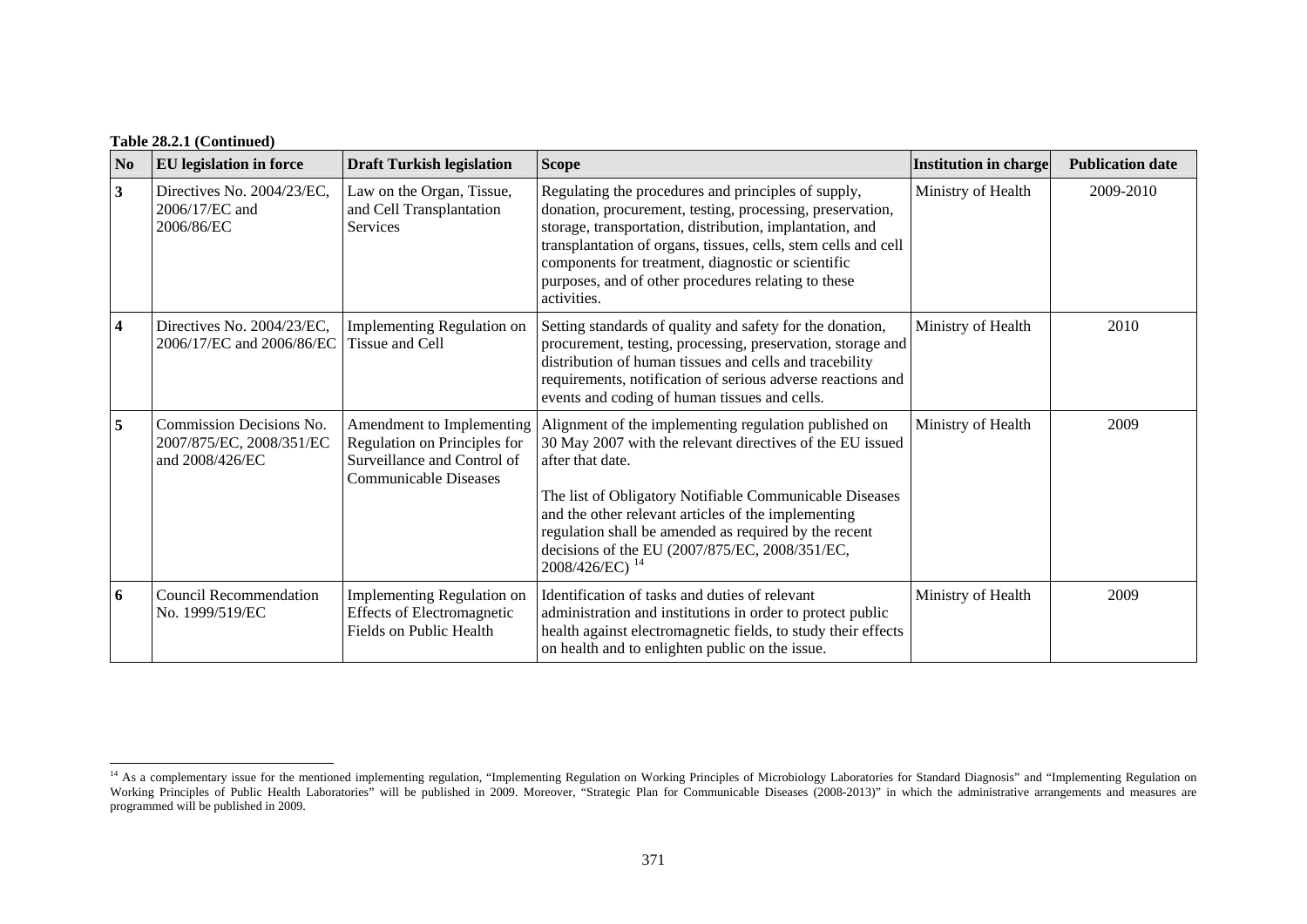#### **2 Schedule of institutional capacity building requirements necessary for legislative approximation and implementation**

**Table 28.2.2 No Requirements Year (Tobacco, Tobacco Products and Alcoholic Beverages Market Regulatory Authority) 1 Recruitment of experts** 2008-2009 **2** Education, translation and consultancy services 2009 **3** Establishing an institutional database system 2008-2009 **(Ministry of Health) 4** Establishing Regional Blood Centres in accordance with new law on blood and blood products and restructuring of current blood centres in accordance with the regulation 2008-2009 **5** Preparing a software for data transfer between central authority and blood banking and transfusion service units 2009 **6** Preparing guidelines for blood banking and transfusion services 2009 **7** Establishing of national hemotopathic stem cell coordination centre, voluntary donor centres, establishing of national sample collection centre, establishing of national tissue information bank, establishing of national cord blood collection centre, establishing of cord blood banks, opening new bone marrow trasplantation centres, establishing of national patient information bank and waiting list, establishing social service and national patient consultation units for patients in bone marrow trasplantation centres, increasing the number of regional tissue typing laboratories, etc. 2009-2013 **8 Restructuring of "Refik Saydam Hygiene Centre" as "National Institute of Public Health" in order to meet today's requirements and in** accordance with national and international needs. 2008-2009 **9** Establishment of "National Cancer Institute" with a view to fighting against cancer more efficiently in Turkey, in parallel with the EU practices. 2009 **10** Setting up an "Early Warning and Response System" with reorganization of relevant departments within "Refik Saydam Hygiene Centre " and "Directorate General for Basic Health Services" for a rapid exchange of information between the parties in case of a possible threat concerning communicable diseases 2009-2013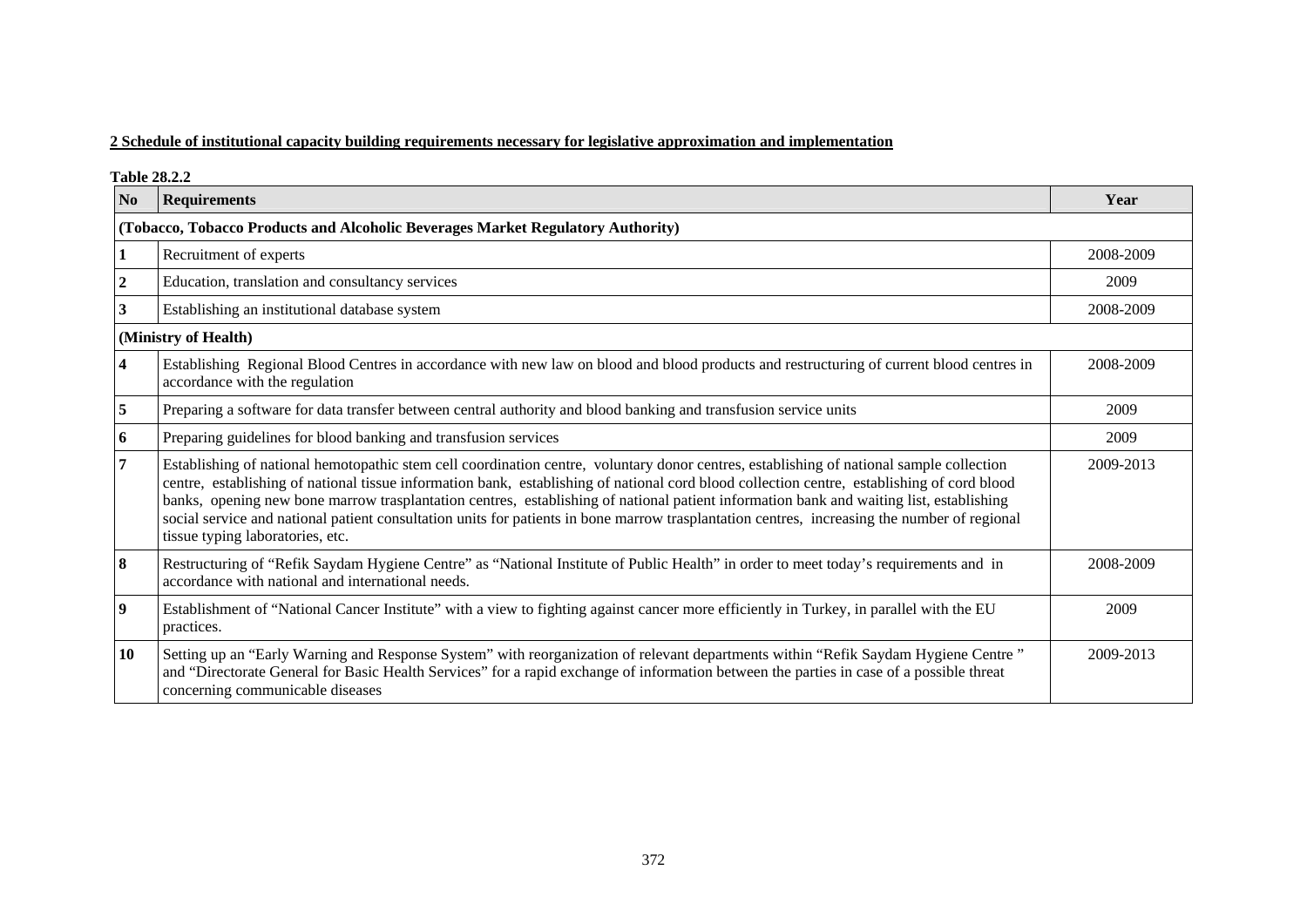## **3 Financial requirements and resources**

| Table 28.2.3.1                                                                                                            | (Euro)    |                        |                   |              |              |  |  |
|---------------------------------------------------------------------------------------------------------------------------|-----------|------------------------|-------------------|--------------|--------------|--|--|
| Requirements (Tobacco, Tobacco Products and<br><b>Alcoholic Beverages Market Regulatory Authority)</b>                    | Year      | <b>National Budget</b> | <b>EU</b> sources | <b>Other</b> | <b>Total</b> |  |  |
| <b>I</b> -Investment                                                                                                      |           |                        |                   |              |              |  |  |
| II- Legislative approximation and implementation                                                                          |           |                        |                   |              |              |  |  |
| - Personnel                                                                                                               |           |                        |                   |              |              |  |  |
| Recruitment of experts for improving administrative<br>capacity                                                           | 2008-2009 | 500,000                |                   |              | 500,000      |  |  |
| - Training                                                                                                                |           |                        |                   |              |              |  |  |
| Two-year masters degree programme and one-year<br>internship in abroad for experts and assistant experts                  | 2009      | 500,000                |                   |              | 500,000      |  |  |
| - Consultancy                                                                                                             |           |                        |                   |              |              |  |  |
| Consultancy service procurement for monitoring and<br>inspection of tobacco products market and legislative<br>alignment. | 2008-2009 | 20,000                 | 20,000            |              | 40,000       |  |  |
| - Translation                                                                                                             |           |                        |                   |              |              |  |  |
| Translation of legislation                                                                                                | 2008-2009 | 30,000                 |                   |              | 30,000       |  |  |
| - Other                                                                                                                   |           |                        |                   |              |              |  |  |
| Setting up an institutional database                                                                                      | 2008-2009 | 200,000                | 100,000           |              | 300,000      |  |  |
| <b>Total</b>                                                                                                              |           | 1,250,000              | 120,000           |              | 1,370,000    |  |  |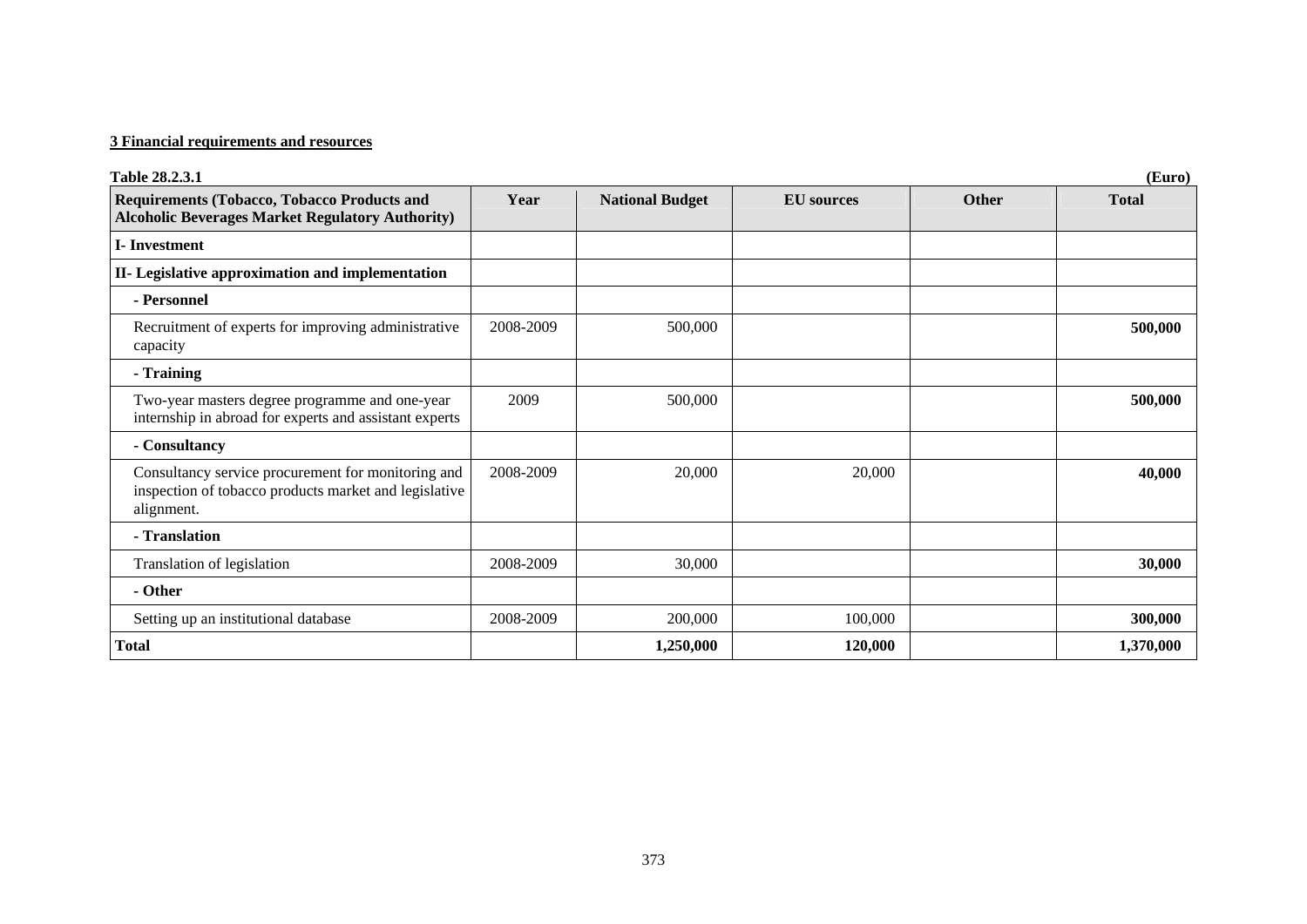| Table 28.2.3.2                                                                   | (Euro)    |                        |                   |       |              |  |
|----------------------------------------------------------------------------------|-----------|------------------------|-------------------|-------|--------------|--|
| <b>Requirements (Ministry of Health (Blood and Blood)</b><br>Components) $^{15}$ | Year      | <b>National Budget</b> | <b>EU</b> sources | Other | <b>Total</b> |  |
| <b>I</b> -Investment                                                             | 2009-2011 | 197,500                | 592,500           |       | 790,000      |  |
| II- Legislative approximation and implementation                                 |           |                        |                   |       |              |  |
| - Personnel                                                                      |           |                        |                   |       |              |  |
| - Training                                                                       | 2010-2011 | 98,100                 | 882,900           |       | 981,000      |  |
| - Consultancy                                                                    | 2010-2011 | 62,400                 | 561,600           |       | 624,000      |  |
| - Translation                                                                    | 2010-2011 | 14,400                 | 129,600           |       | 144,000      |  |
| - Other                                                                          | 2010-2011 | 20,000                 | 180,000           |       | 200,000      |  |
| Travel                                                                           | 2010-2011 | 24,300                 | 218,700           |       | 243,000      |  |
| Equipment                                                                        | 2010-2011 | 7,500                  | 67,500            |       | 75,000       |  |
| Local offices                                                                    | 2010-2011 | 16,000                 | 144,000           |       | 160,000      |  |
| Total                                                                            |           | 483,400                | 2,733,600         |       | 3,217,000    |  |

<span id="page-9-0"></span><sup>&</sup>lt;sup>15</sup> To be financed by the project titled "Strengthening the blood supply system in Turkey - TR 08.02.15" under Pre-Accession Financial Assistance 2008 Programme.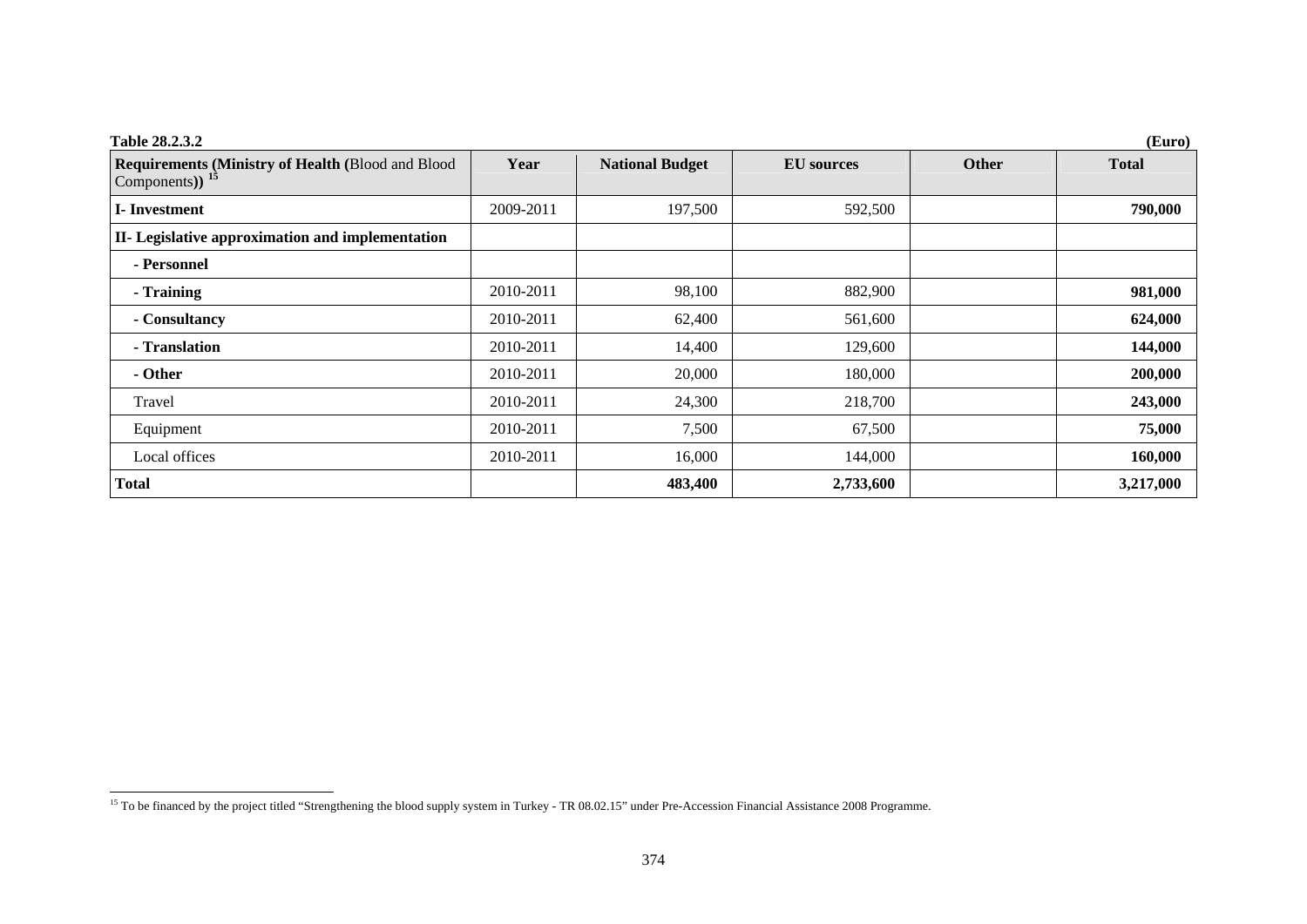| <b>Table 28.2.3.3</b>                                                             |           |                        |                   |              | (Euro)             |
|-----------------------------------------------------------------------------------|-----------|------------------------|-------------------|--------------|--------------------|
| <b>Requirements (Ministry of Health (Tissue and Cell))</b>                        | Year      | <b>National Budget</b> | <b>EU</b> sources | <b>Other</b> | <b>Total</b>       |
| <b>I</b> -Investment                                                              | 2009-2013 | 2,500,000              | 7,500,000         |              | 10,000,000         |
| II- Legislative approximation and implementation                                  |           |                        |                   |              |                    |
| - Personnel                                                                       | 2009-2013 | 1,250,000              |                   |              | 1,250,000          |
| - Training                                                                        | 2009-2013 | 500,000                | 1,500,000         |              | 2,000,000          |
| - Consultancy                                                                     | 2009-2013 | 500,000                | 1,500,000         |              | 2,000,000          |
| - Translation                                                                     | 2009-2013 | 50,000                 | 150,000           |              | 200,000            |
| - Other                                                                           | 2009-2013 | 200,000                | 4,350,000         |              | 4,550,000          |
| <b>Total</b>                                                                      |           | 8,750,000              | 11,250,000        |              | 20,000,000         |
| Table 28.2.3.4                                                                    |           |                        |                   |              | (Euro)             |
| <b>Requirements (Ministry of Health (National Public)</b><br>Health Institution)) | Year      | <b>National Budget</b> | <b>EU</b> sources | Other        | <b>Total</b>       |
| <b>I</b> -Investment                                                              | 2010-2013 | 160,000,000            | 5,000,000         | 1,500,000    | $166.500.000^{16}$ |
| II- Legislative approximation and implementation                                  |           |                        |                   |              |                    |
| - Personnel                                                                       | 2009-2013 | 4,000,000              |                   |              | 4,000,000          |
| - Training                                                                        |           |                        |                   |              |                    |
| Professional and quality oriented training of                                     | 2009-2013 | 300,000                | 1,200,000         | 1,000,000    | 2,500,000          |

**- Consultancy** 2009-2013 60,000 700,000 240,000 **1,000,000 - Translation** 2009-2013 60,000 **60,000 - Other** 2009-2013 120,000 320,000 160,000 **600,000 Total 164,480,000 7,220,000 2,960,000 174,660,000** 

personnel, study visits, workshops…etc

<span id="page-10-0"></span><sup>&</sup>lt;sup>16</sup> The figure indicates the required amount for the construction of a new building. However the source of financing is not clear yet. If public-private partnership method is used for the construction of the building, th such an amount from the national budget will not be required.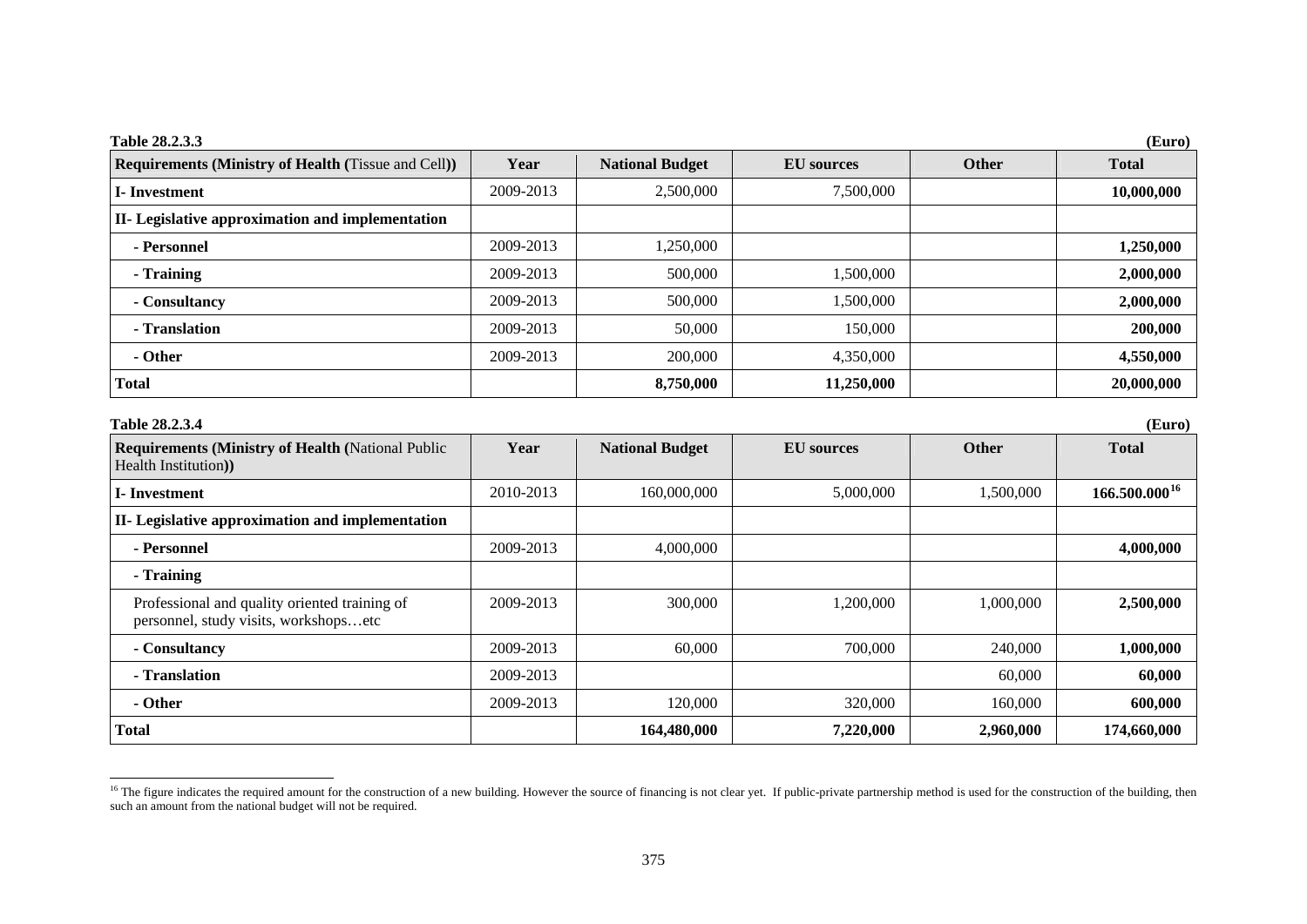| <b>Table 28.2.3.5</b><br>(Euro)                                         |           |                        |                   |              |              |  |  |
|-------------------------------------------------------------------------|-----------|------------------------|-------------------|--------------|--------------|--|--|
| <b>Requirements (Ministry of Health (National Cancer</b><br>Institute)) | Year      | <b>National Budget</b> | <b>EU</b> sources | <b>Other</b> | <b>Total</b> |  |  |
| <b>I</b> -Investment                                                    |           |                        |                   |              |              |  |  |
| <b>Building-Equipment</b>                                               | 2009-2013 | 765,579.55             | 1,531,159.09      |              | 2,296,738.64 |  |  |
| II- Legislative approximation and implementation                        |           |                        |                   |              |              |  |  |
| - Personnel                                                             |           |                        |                   |              |              |  |  |
| Personnel of the Institute                                              | 2009-2013 | 1,020,772.73           |                   |              | 1,020,772.73 |  |  |
| - Training                                                              |           |                        |                   |              |              |  |  |
| Training of the Institute personnel                                     | 2009-2013 | 153,115.91             | 153,115.91        |              | 306,231.82   |  |  |
| - Consultancy                                                           |           |                        |                   |              |              |  |  |
| Consultancy service procurement for legislative<br>alignment            | 2009-2013 | 25,519.32              | 10,207.73         |              | 35,727.05    |  |  |
| - Translation                                                           |           |                        |                   |              |              |  |  |
| Translation of legislation                                              | 2009-2013 | 51,038.64              |                   |              | 51,038.64    |  |  |
| - Other                                                                 |           |                        |                   |              |              |  |  |
| Establishment of institutional database                                 | 2009-2013 | 102,077.28             | 51,038.64         |              | 153, 115.92  |  |  |
| <b>Total</b>                                                            |           | 2,118,103.43           | 1,745,521.37      |              | 3,863,624.80 |  |  |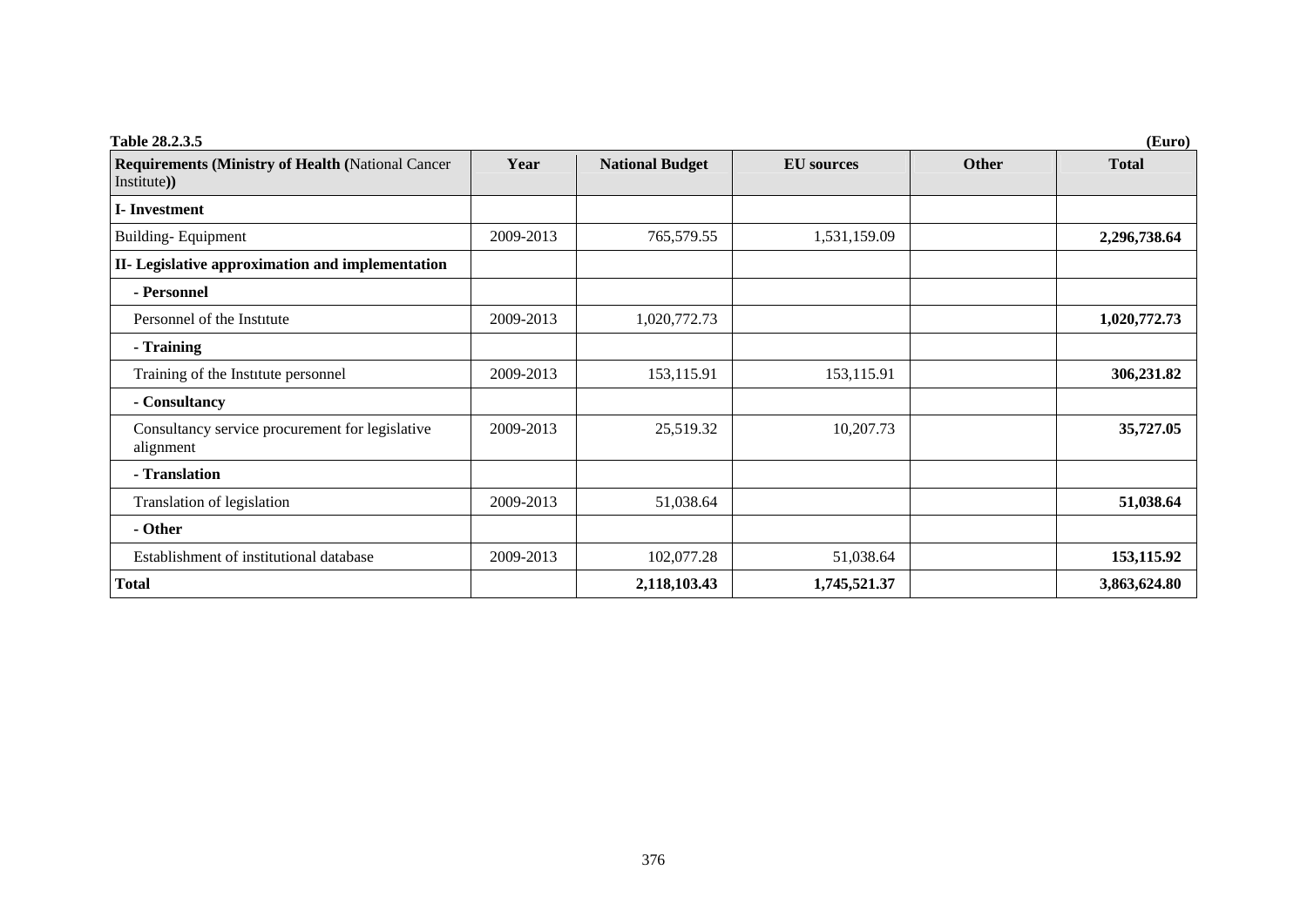| Table 28.2.3.6                                         |           |                        |                   |              | (Euro)                |
|--------------------------------------------------------|-----------|------------------------|-------------------|--------------|-----------------------|
| <b>Requirements (Ministry of Health (Communicable)</b> | Year      | <b>National Budget</b> | <b>EU</b> sources | <b>Other</b> | <b>Total</b>          |
| Diseases)                                              |           |                        |                   |              |                       |
| <b>I</b> -Investment                                   | 2008-2009 | 1,485,775              | 4,457,325         |              | $5,943,100^{17}$      |
| II- Legislative approximation and implementation       |           |                        |                   |              |                       |
| - Personnel                                            |           |                        |                   |              |                       |
| - Training                                             | 2008-2009 |                        | 600,000           |              | $600,000^{18}$        |
|                                                        | 2009-2012 | 128,000                | 1,152,000         |              | $1,280,000^{19}$      |
| - Consultancy                                          | 2008-2009 |                        | 450,000           |              | $450,000^{20}$        |
|                                                        | 2009-2012 | 278,200                | 2,503,800         |              | $2,782,000^{21}$      |
| - Translation                                          |           |                        |                   |              |                       |
| - Other                                                |           |                        |                   |              |                       |
| Documentation, publication, stationery                 | 2009-2012 | 43,800                 | 394,200           |              | 438,000 <sup>22</sup> |
| <b>Total</b>                                           |           | 1,935,775              | 9,557,325         |              | 11,493,100            |

<span id="page-12-0"></span><sup>&</sup>lt;sup>17</sup> Financed by the project titled "Strengthening of the Epidemiological Surveillance and Control of Communicable Diseases System (ESCCDS) in Turkey (TA)-2 - TR 05.03.13" under Pre-Accession Financial Assistance 2005 Programme.

<span id="page-12-1"></span><sup>&</sup>lt;sup>18</sup> Financed by the project titled "Strengthening of the Epidemiological Surveillance and Control of Communicable Diseases System (ESCCDS) in Turkey (TA)-2 - TR 05.03.13" under Pre-Accession Financial Assistance 2005 Programme.

<sup>&</sup>lt;sup>19</sup> To be financed by the project titled "Surveillance and Control of Communicable Diseases - TR 08.02.16" under Pre-Accession Financial Assistance 2008 Programme.

<span id="page-12-3"></span><span id="page-12-2"></span><sup>&</sup>lt;sup>20</sup> Financed by the project titled "Strengthening of the Epidemiological Surveillance and Control of Communicable Diseases System (ESCCDS) in Turkey (TA)-2 - TR 05.03.13" under Pre-Accession Financial Assistance 2005 Programme.

<sup>&</sup>lt;sup>21</sup> To be financed by the project titled "Surveillance and Control of Communicable Diseases - TR 08.02.16" under Pre-Accession Financial Assistance 2008 Programme.

<span id="page-12-5"></span><span id="page-12-4"></span><sup>&</sup>lt;sup>22</sup> To be financed by the project titled "Surveillance and Control of Communicable Diseases - TR 08.02.16" under Pre-Accession Financial Assistance 2008 Programme.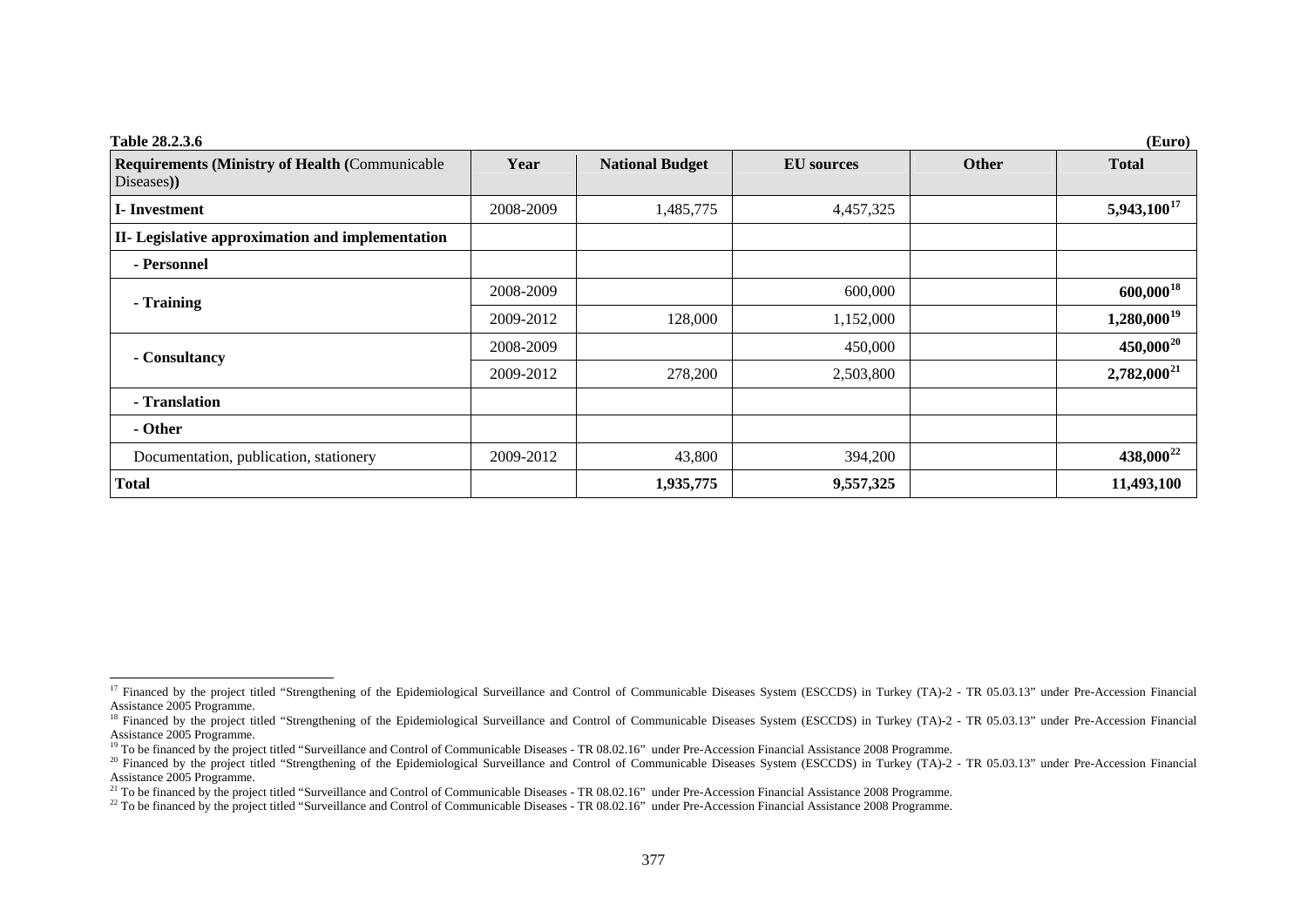**Priority 28.3 Strengthening the courts' capacity, including through training, to ensure consistency in interpretation of consumer**  legislation, ensuring a high level of protection through the effective enforcement of consumer protection rules and involvement of **relevant consumer organisations** 

### **1 Schedule of legislative alignment**

No legislative alignment is envisaged under this priority at this stage.

### **2 Schedule of institutional capacity building requirements necessary for legislative approximation and implementation**

#### **Table 28.3.2**

| $\overline{\mathbf{N}}$          | <b>Requirements</b>                                                                                                               | Year |  |  |
|----------------------------------|-----------------------------------------------------------------------------------------------------------------------------------|------|--|--|
| (Ministry of Industry and Trade) |                                                                                                                                   |      |  |  |
|                                  | Establishment of a 'Consumer Portal' in which consumer courts, arbitration committees and consumer organisations will be included | 2009 |  |  |
|                                  | Training for the members of arbitration committees                                                                                | 2009 |  |  |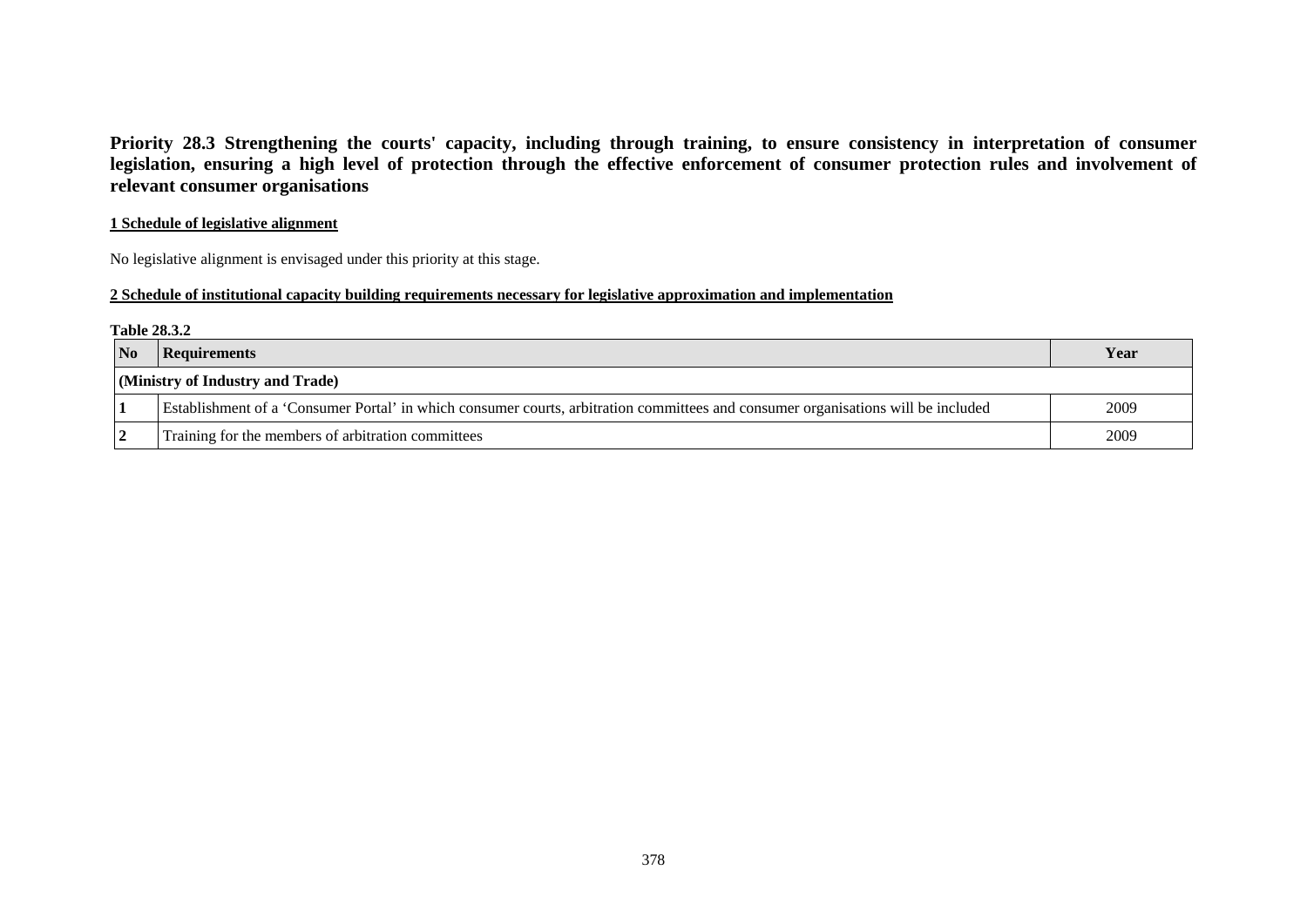## **3 Financial requirements and resources**

| (Euro)<br><b>Table 28.3.3</b>                        |      |                        |                   |       |              |
|------------------------------------------------------|------|------------------------|-------------------|-------|--------------|
| <b>Requirements (Ministry of Industry and Trade)</b> | Year | <b>National Budget</b> | <b>EU</b> sources | Other | <b>Total</b> |
| <b>I</b> -Investment                                 |      |                        |                   |       |              |
| <b>Establishment of Consumer Portal</b>              | 2009 | 297,000                |                   |       | 297,000      |
| II- Legislative approximation and implementation     |      |                        |                   |       |              |
| - Personnel                                          |      |                        |                   |       |              |
| - Training                                           |      |                        |                   |       |              |
| Training of arbitration committee members            | 2009 | 35,000                 |                   |       | 35,000       |
| - Consultancy                                        |      |                        |                   |       |              |
| - Translation                                        |      |                        |                   |       |              |
| - Other                                              |      |                        |                   |       |              |
| <b>Total</b>                                         |      | 332,000                |                   |       | 332,000      |